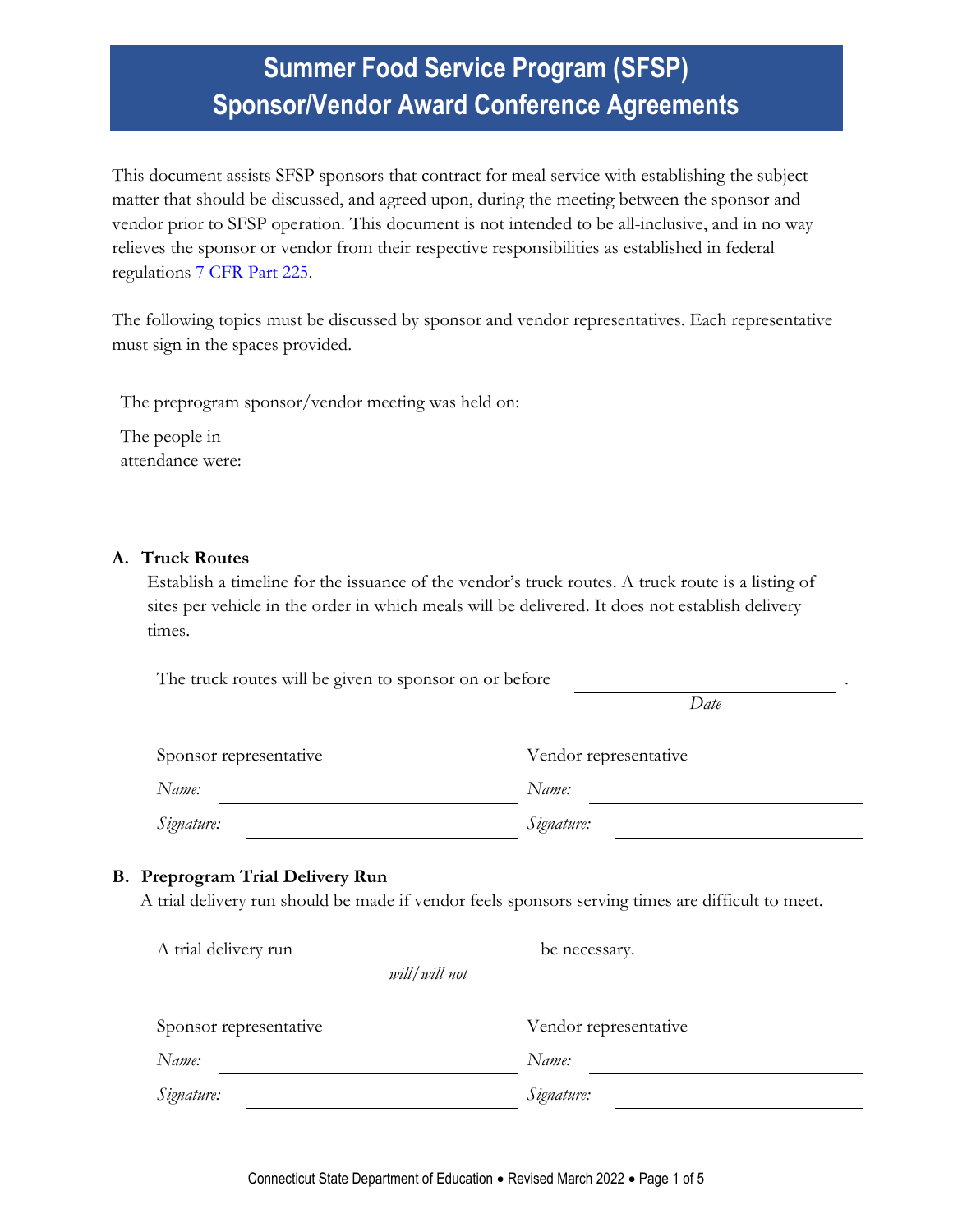### **C. Billing System Disallowances**

Sponsor and vendor agree that a bill must be presented that follows the format specified by the contract.

The sponsor agrees that reconciliation of the bill will occur within seven (7) days of receipt. The summary of all adjustments must be attached to the bill and mailed/faxed to the vendor.

The vendor agrees to respond, in writing, to the sponsor adjustments to the billing within seven days of receipt of the bill from the sponsor.

| Sponsor representative | Vendor representative |  |
|------------------------|-----------------------|--|
| Name:                  | Name:                 |  |
| Signature:             | Signature:            |  |

### **D. Meal Adjustments System**

The sponsor must establish who within its organization is authorized to contact the vendor with meal increases/decreases and site openings/closings.

| The sponsor has authorized                                                               | to communicate meal   |  |  |
|------------------------------------------------------------------------------------------|-----------------------|--|--|
| Name                                                                                     |                       |  |  |
| increases and decreases, and site openings and closings to vendor representative. Vendor |                       |  |  |
| agrees to institute changes within<br>hours of notice.                                   |                       |  |  |
|                                                                                          |                       |  |  |
| Sponsor representative                                                                   | Vendor representative |  |  |
| Name:                                                                                    | Name:                 |  |  |
| Signature:                                                                               | Signature:            |  |  |

#### **E. Trip Schedule**

Sponsor and vendor must establish procedures and timelines for reporting any site activity that will affect the regular delivery of meals.

| Trip schedules will be communicated to vendor by          |                                  |  |
|-----------------------------------------------------------|----------------------------------|--|
|                                                           | Telephone/Letter/Fax/E-mail/Text |  |
| and must be received<br>hours in advance of the activity. |                                  |  |
|                                                           |                                  |  |
| Sponsor representative                                    | Vendor representative            |  |
| Name:                                                     | Name:                            |  |
| Signature:                                                | Signature:                       |  |

Connecticut State Department of Education • Revised March 2022 • Page 2 of 5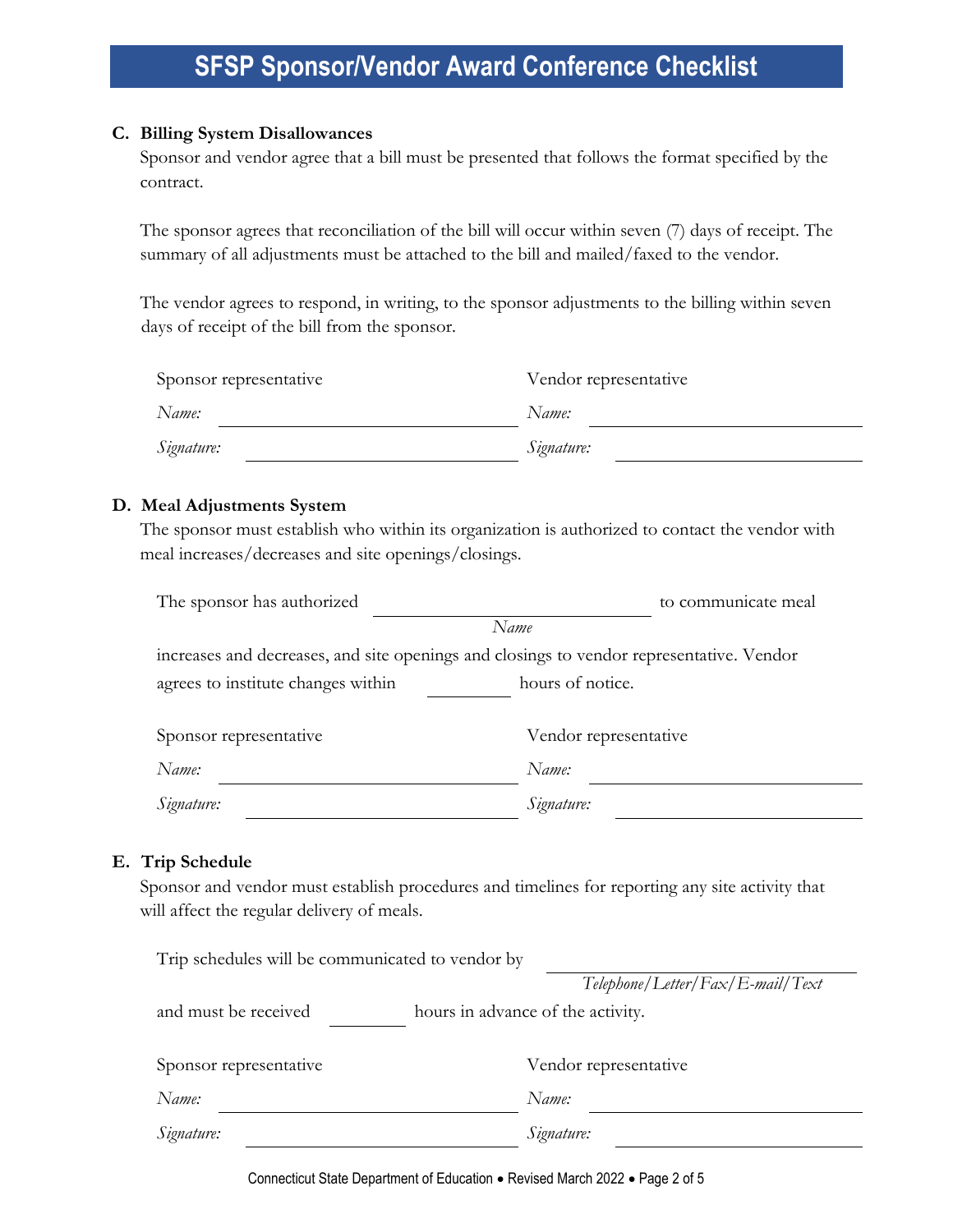#### **F. Menu Changes**

Sponsor will only consider menu changes when a scheduled item is unavailable to the vendor.

| Vendor shall notify sponsor                          | hours in advance of need to change menu. |  |
|------------------------------------------------------|------------------------------------------|--|
| Sponsor must agree to the intended replacement item. |                                          |  |
| Sponsor representative                               | Vendor representative                    |  |

| Name:      | Name:      |
|------------|------------|
| Signature: | Signature: |

### **G. Site Delivery Form**

Sponsor and vendor should agree on the procedure for the delivery form, including whether the site supervisor will be required to sign the delivery form and how much time will be allotted for meals to be counted.

| Site supervisor's signature                           | be required on delivery form.       |  |  |
|-------------------------------------------------------|-------------------------------------|--|--|
| will/will not                                         |                                     |  |  |
| Drivers will allow site supervisors                   | minutes to inspect and count meals. |  |  |
| A copy of the delivery form must be left at the site. |                                     |  |  |
| Sponsor representative                                | Vendor representative               |  |  |
| Name:                                                 | Name:                               |  |  |

*Signature: Signature:*

### **H. Refrigeration**

Sponsor and vendor must review the specifications highlighted in the Connecticut State Department of Education's (CSDE) *[Summer Food Service Program \(SFSP\) Invitation for Bid and](https://portal.ct.gov/-/media/SDE/Nutrition/FSMC/SFSP_Invitation_for_Bid_and_Contract_FSMC.pdf)  [Contract \(IFB\) for Food Service Management Companies.](https://portal.ct.gov/-/media/SDE/Nutrition/FSMC/SFSP_Invitation_for_Bid_and_Contract_FSMC.pdf)* Vendor agrees to comply with the refrigerated truck specifications highlighted in the contract and will notify sponsor immediately if the need for changes arise.

| Sponsor representative | Vendor representative |  |
|------------------------|-----------------------|--|
| Name:                  | Name:                 |  |
| Signature:             | Signature:            |  |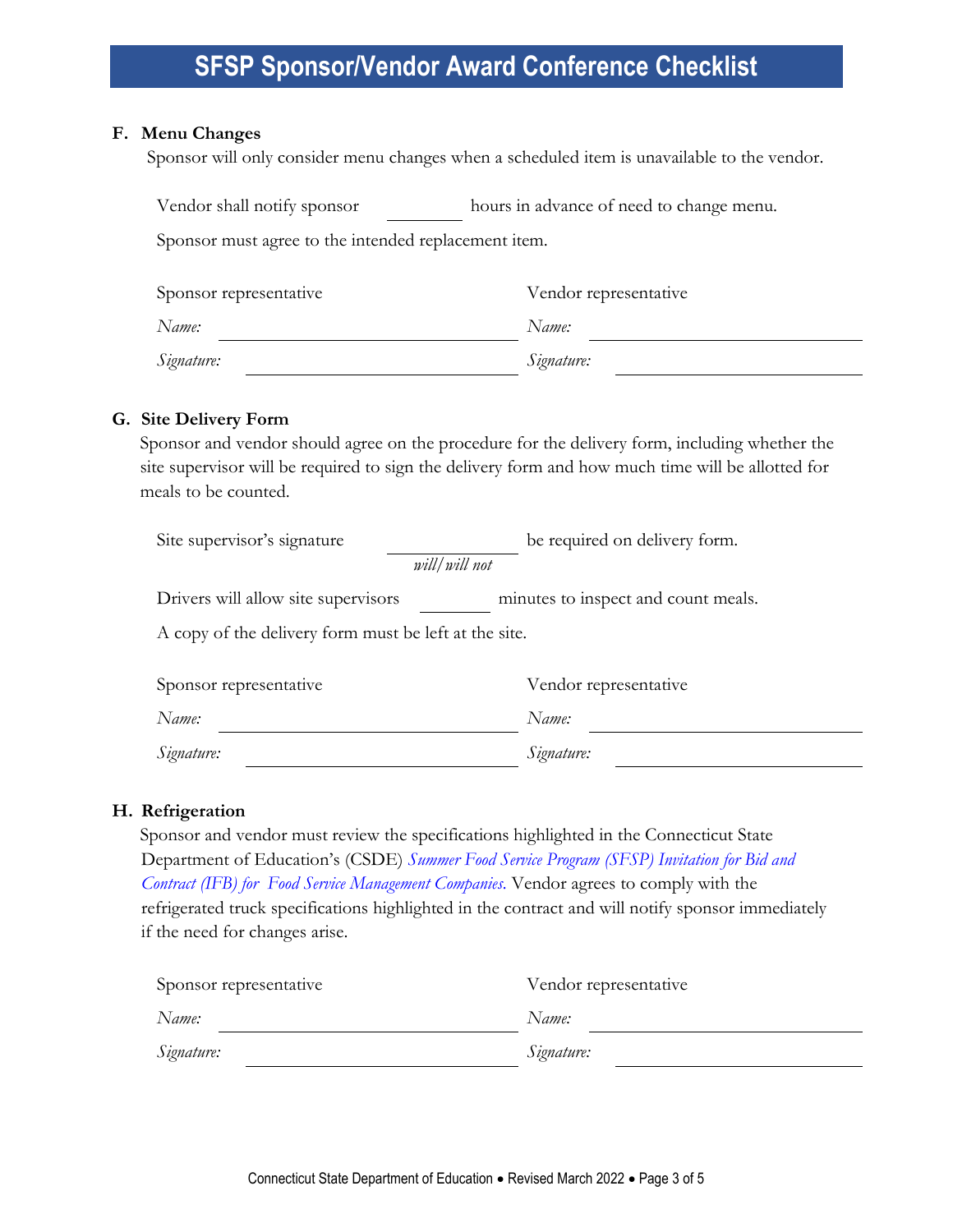### **I. Emergency Communication System**

Sponsor and vendor must both identify office coverage schedule in writing below. In the event of an emergency, there must be someone available by phone in each location one hour prior to the earliest meal service delivery schedule OR an alternate phone number and contact person provided.

| Sponsor office will be covered from                      |                        | a.m. until | p.m. |
|----------------------------------------------------------|------------------------|------------|------|
| OR alternate phone number and contact person             |                        |            |      |
|                                                          | Sponsor representative |            |      |
|                                                          | Name:                  |            |      |
|                                                          | Signature:             |            |      |
|                                                          |                        |            |      |
| Vendor office will be covered from<br>a.m. until<br>p.m. |                        |            |      |
| OR alternate phone number and contact person             |                        |            |      |
| Vendor representative                                    |                        |            |      |
|                                                          | Name:                  |            |      |
|                                                          | Signature:             |            |      |
|                                                          |                        |            |      |
|                                                          |                        |            |      |

Copy sent to the Connecticut State Department of Education on .

*Date*